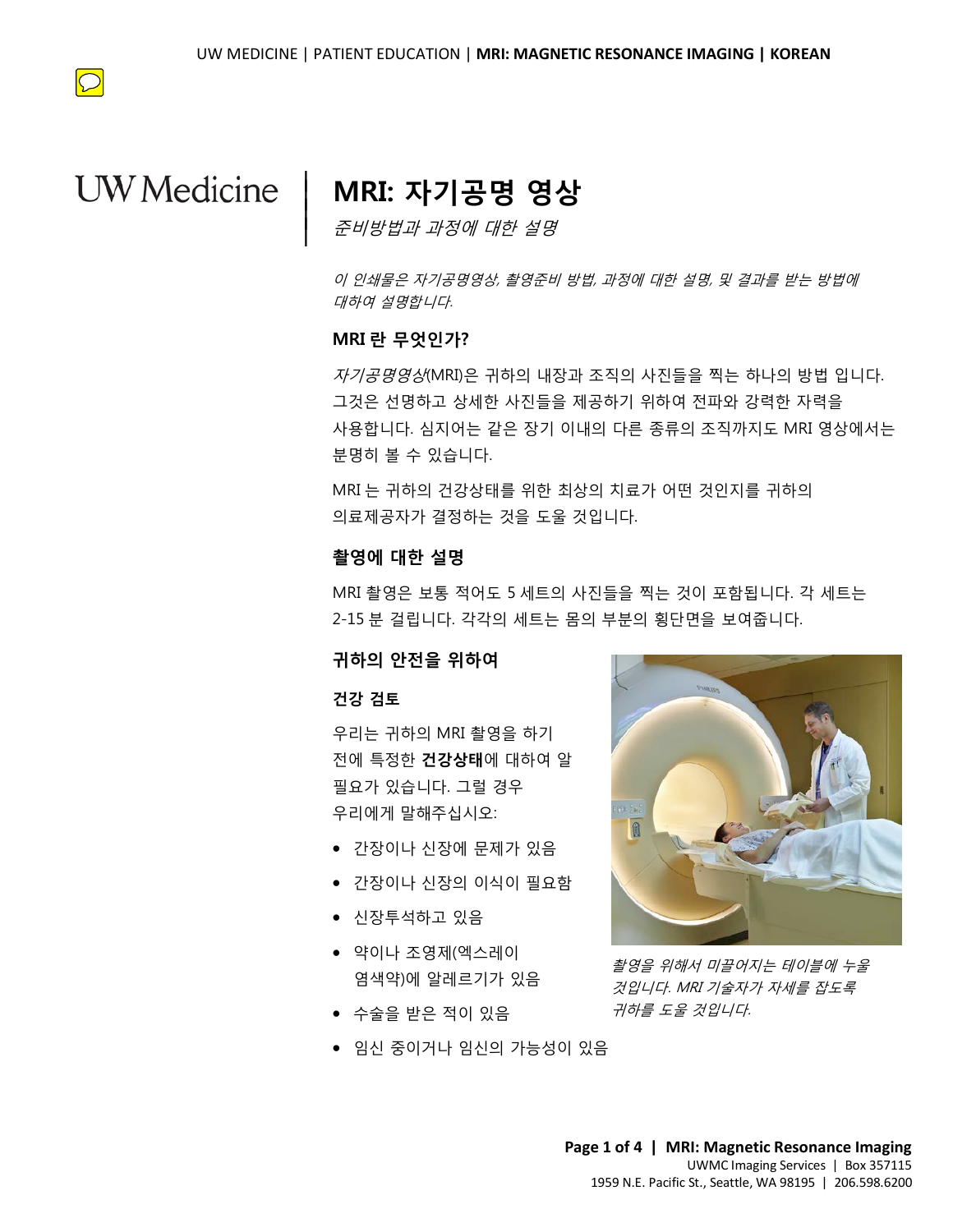#### **금속에 대한 심사**

우리는 또한 귀하에게 MRI 촬영을 해주기 전에 귀하의 **몸 안이나 몸 표면에** 금속이 있는가를 알 필요가 있습니다. 강한 MRI 자력은 철과 몇몇의 다른 금속들과 같은 강자성의 물질를 끌어당길 것입니다.

만일 귀하가 몸 안이나 몸 표면에 금속이 있을 경우 MRI 는 귀하를 해칠 수 있습니다. 심지어는 귀하의 몸을 해치지 않는 작은 양일지라도 MRI 영상을 일그러뜨릴 수 있습니다.

다음과 같은 것들에 해당될 경우 MRI 직원에게 말해주십시오:

다음과 같은 것들에 해당될 경우 MRI 직원에게 말해주십시오:<br>● 동맥류 클립, 심장박동조절기(아니면 인공심장판막), 심어놓은 포트, 약물주<br>도관(포트오캐쓰, 인퓨사포트, 아니면 라이프포트와 같은 유명상표명), 자궁 • 동맥류 클립, 심장박동조절기(아니면 인공심장판막), 심어놓은 포트, 약물주입 도관(포트오캐쓰, 인퓨사포트, 아니면 라이프포트와 같은 유명상표명), 자궁내 장치(IUD), 금속으로 된 판, 클립, 핀, 나사, 아니면 수술용 스테이플, 인공보형 고관절, 아니면 몸 안에 심어져 있는 금속물질

고관절, 아니면 몸 안에 심어져 있는 금속물질<br>*대부분의 경우 외과용 스테이플 클립, 판, 핀, 및 나사는 넣은지가 4~6 주 .<br>더 오래 된 경우 MRI 동안 위험이 있지 않습니다. 만일 의문이 있을 경우<br>우리는 금속조각을 확인하기 위해서 엑스레아를 찍을 수도 있습니다.*<br>• 문신이나 영구적 속눈썹선<br>• 약 파스 *대부분의 경우 외과용 스테이플 클립, 판, 핀, 및 나사는 넣은지가 4~6 <sup>2</sup><br>더 오래 된 경우 MRI 동안 위험이 있지 않습니다. 만일 의문이 있을 경우<br>우리는 금속조각을 확인하기 위해서 엑스레아를 찍을 수도 있습니다.*<br>● 문신이나 영구적 속눈썹선<br>● 약 파스 대부분의 경우 외과용 스테이플 클립, 판, 핀, 및 나사는 넣은지가 4~6 주 보다 더 오래 된 경우 MRI 동안 위험이 있지 않습니다. 만일 의문이 있을 경우 우리는 금속조각을 확인하기 위해서 엑스레아를 찍을 수도 있습니다.

- 문신이나 영구적 속눈썹선
- 약 파스
- 몸 안에 총알이나 파편
- 금속을 다루는 일을 한 적이 있음
- 치아 보충제나 교정물

치과용 물질은 MRI 에 의해서 영향을 받지 않지만 교정물은 얼굴이나 뇌의 사진을 이지러지게 할 수도 있습니다.

또한 **금속이 들어있을 수도 있는 것들은 모두 다 제거해 주십시오**. 이것들은 다음과 같은 것들을 포함합니다:

- 머리 핀
- 귀금속
- 안경, 보청기, 및 제거할 수 있는 치과기공물

 $\_$  ,  $\_$  ,  $\_$  ,  $\_$  ,  $\_$  ,  $\_$  ,  $\_$  ,  $\_$  ,  $\_$  ,  $\_$  ,  $\_$  ,  $\_$  ,  $\_$  ,  $\_$  ,  $\_$  ,  $\_$  ,  $\_$  ,  $\_$  ,  $\_$  ,  $\_$  ,  $\_$  ,  $\_$  ,  $\_$  ,  $\_$  ,  $\_$  ,  $\_$  ,  $\_$  ,  $\_$  ,  $\_$  ,  $\_$  ,  $\_$  ,  $\_$  ,  $\_$  ,  $\_$  ,  $\_$  ,  $\_$  ,  $\_$  ,

### **준비 방법**

MRI 촬영 동안의 통증관리나 불안증에 대하여 걱정되는 것이 있을 경우 귀하의 의뢰의와 상담해 주십시오.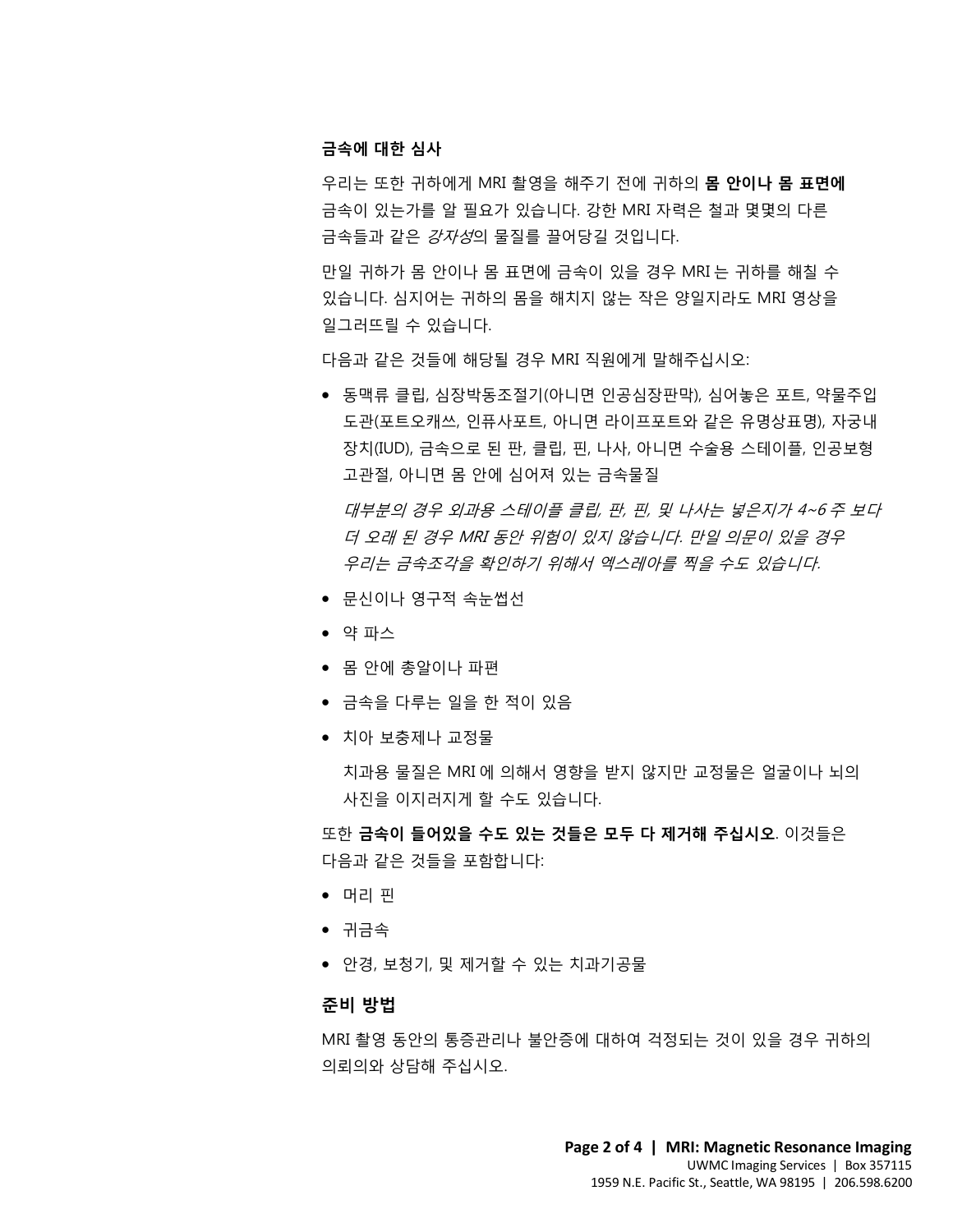### **촬영과정**

- 촬영 이전에 병원가운으로 갈아입어야 합니다. 우리는 귀하가 MRI 부서에 도착하시면 가운을 드릴 것입니다.
- 귀하는 미끄러져 움직이는 테이블에 누울 것입니다. MRI 기술자는 귀하가 자세를 제대로 잡는 것을 도와줄 것입니다.
- 기술자는 MRI 기계 안으로 테이블을 밀어 넣을 것이고 그런 다음 MRI 사진을 찍기 위해서 방을 나갈 것입니다.
- 귀하는 기술자와 인터콤을 이용해서 언제든지 대화를 할 수 있을 것입니다.
- 귀하는 기술자와 인터콤을 이용해서 언제든지 대화를 할 수 있을 것입니다.<br>● 전체적인 촬영은 보통 15~45 분 정도 걸립니다. 어떤 검사는 더 걸릴 수도<br>있습니다. • 전체적인 촬영은 보통 15~45 분 정도 걸립니다. 어떤 검사는 더 걸릴 수도 있습니다.
	- 영상이 흐릿해지는 것을 피하기 위해서 귀하는 MRI 사진을 찍는 동안 아주 가만히 움직이지 말고 계시라고 요청받을 것입니다. 귀하는 단지 한 번에 몇 초에서 몇 분동안 가만히 계시면 될 것입니다.
	- 가만히 움직이지 말고 계시라고 요청받을 것입니다. 귀하는 단지 한 번에 몇<br>초에서 몇 분동안 가만히 계시면 될 것입니다.<br>● 때로는 조직이나 혈관을 더 용이하게 보기 위해서 촬영이 반쯤 진행되었을 !<br>*조영제*(염색제) 주사가 투입됩니다. 조영제를 투여받을 경우 귀하의 팔이나<br>손의 정맥에 들어간 도관(Ⅳ)을 통하여 주입될 것입니다.<br>● 촬영이 끝난 이후 귀하는 사진의 질이 확인될 때까지 기다 ー " " ス 폰으는 구드 구 " " " 드 트 즈크 구 "<br>- 때로는 조직이나 혈관을 더 용이하게 보기 위해서 촬영이 반쯤 진행되었을 때<br>*조영재*(염색제) 주사가 투입됩니다. 조영제를 투여받을 경우 귀하의 팔이나<br>손의 정맥에 들어간 도관(IV)을 통하여 주입될 것입니다.<br>- 촬영이 끝난 이후 귀하는 사진의 질이 확인될 때까지 기다리시기를 요청받을<br>것입니다. 필요할 경우 사진을 더 찍게 될 • 때로는 조직이나 혈관을 더 용이하게 보기 위해서 촬영이 반쯤 진행되었을 때  $\overline{X}$ *영제*(염색제) 주사가 투입됩니다. 조영제를 투여받을 경우 귀하의 팔이나 손의 정맥에 들어간 도관(IV)을 통하여 주입될 것입니다.
		- 촬영이 끝난 이후 귀하는 사진의 질이 확인될 때까지 기다리시기를 요청받을 것입니다. 필요할 경우 사진을 더 찍게 될 것입니다.

### **MRI 촬영 동안 느끼는 것은?**

• MRI 는 통증을 야기하지 않습니다.

 $\_$  ,  $\_$  ,  $\_$  ,  $\_$  ,  $\_$  ,  $\_$  ,  $\_$  ,  $\_$  ,  $\_$  ,  $\_$  ,  $\_$  ,  $\_$  ,  $\_$  ,  $\_$  ,  $\_$  ,  $\_$  ,  $\_$  ,  $\_$  ,  $\_$  ,  $\_$  ,  $\_$  ,  $\_$  ,  $\_$  ,  $\_$  ,  $\_$  ,  $\_$  ,  $\_$  ,  $\_$  ,  $\_$  ,  $\_$  ,  $\_$  ,  $\_$  ,  $\_$  ,  $\_$  ,  $\_$  ,  $\_$  ,  $\_$  ,

- 어떤 환자분들은 그들이 MRI 기계 안에 들어가 있을 때 갑갑함이나 불안함(폐소공포증)을 느낄 수도 있습니다. 폐소공포증이 있을 경우 MRI 를 의뢰한 의사에게 말해주십시오. 귀하는 편히 있는 것을 돕기 위하여 약을 받을 수도 있습니다.
- 귀하는 사진이 찍히는 곳이 열이 나는 것을 느낄 수도 있습니다. 이것은 정상이지만 귀하를 힘들게 하는 경우 MRI 기술자에게 말하십시오.
- 조영제 주사가 필요한 경우 귀하는 주사가 들어가는 부분에 불편함이나 차가움을 느낄 수도 있습니다.
- 어떤 환자분들은 촬영하는 도중 때때로 시끄럽게 때리거나 두드리는 소음이 짜증스러울 수도 있습니다. 우리는 귀마개와 음악을 들을 수 있게 헤드폰을 제공할 것입니다.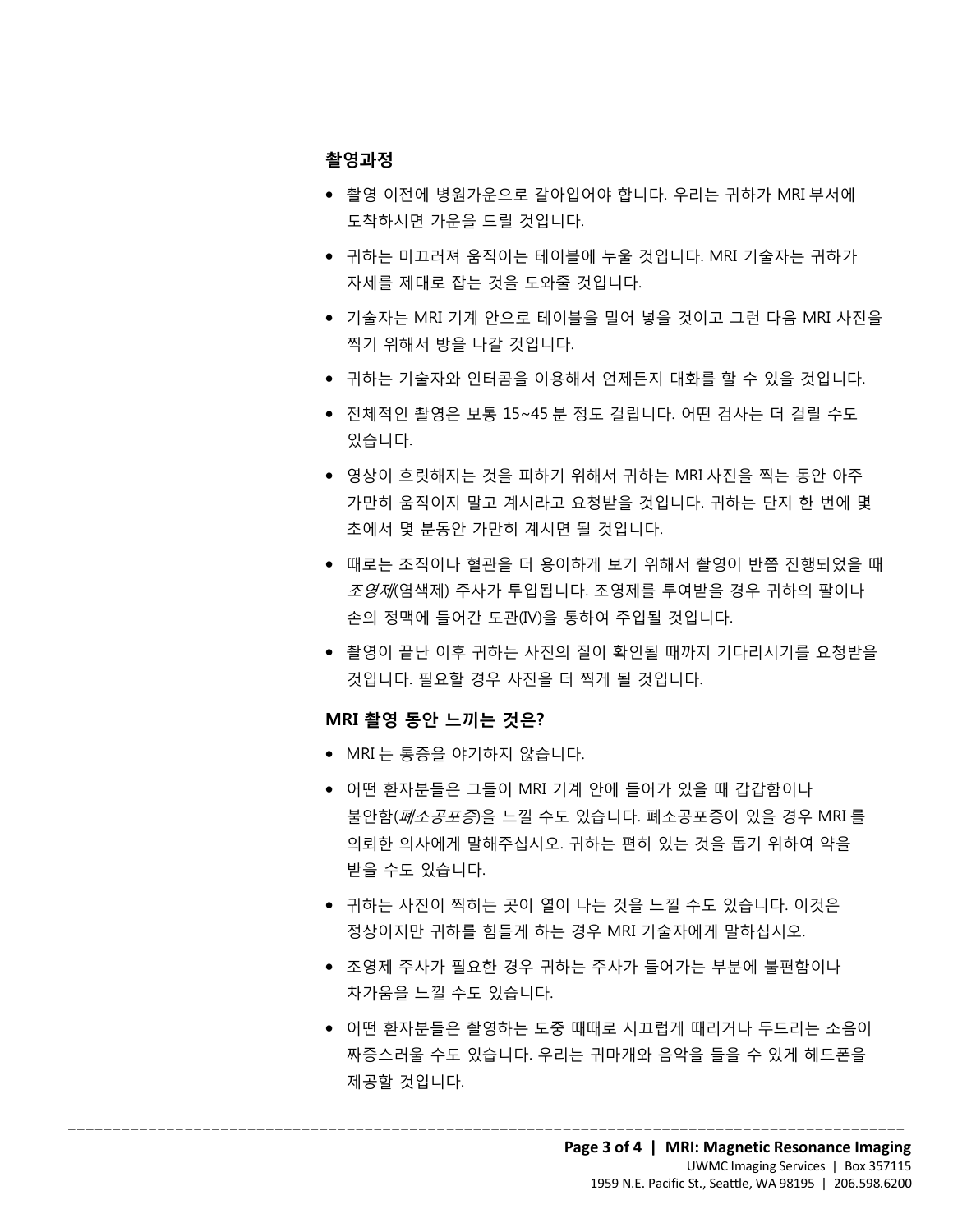#### **촬영 이후**

**조영제를 정맥으로 투여받았을 경우:** 그 날 하루는 수분섭취를 충분히 하셔야 합니다. 이것은 귀하의 몸 밖으로 조영제가 씻겨나가는 것을 도울 것입니다. 6~8 컵의 음료를 마시도록 시도하십시오.

### **누가 결과를 판독하고 나는 그것을 어떻게 받는가?**

 $\_$  ,  $\_$  ,  $\_$  ,  $\_$  ,  $\_$  ,  $\_$  ,  $\_$  ,  $\_$  ,  $\_$  ,  $\_$  ,  $\_$  ,  $\_$  ,  $\_$  ,  $\_$  ,  $\_$  ,  $\_$  ,  $\_$  ,  $\_$  ,  $\_$  ,  $\_$  ,  $\_$  ,  $\_$  ,  $\_$  ,  $\_$  ,  $\_$  ,  $\_$  ,  $\_$  ,  $\_$  ,  $\_$  ,  $\_$  ,  $\_$  ,  $\_$  ,  $\_$  ,  $\_$  ,  $\_$  ,  $\_$  ,  $\_$  ,

MRI 에 능숙한 방사선의가 MRI 영상을 검토하고 판독할 것입니다. 방사선의는 귀하와 결과에 대해서 상담하지는 않을 것이지만 귀하의 주치의나 의뢰한

의사에게 보고서를 보낼 것입니다. 이 의료인이 귀하에게 결과를 줄 것입니다.<br>그런 다음 귀하와 귀하의 의료인은 필요한대로 문제를 위한 치료와 같은 다음<br>단계를 결정할 것입니다. 그런 다음 귀하와 귀하의 의료인은 필요한대로 문제를 위한 치료와 같은 다음 단계를 결정할 것입니다.

> 귀하는 또한 이케어의 결과 페이지에서 귀하의 결과를 읽을 수도 있습니다. 만일 영상의 사본이 디스크로 필요할 경우 206.598.6206 로 전화하십시오.

| 문의사항?                                                        |                                     |
|--------------------------------------------------------------|-------------------------------------|
| 귀하의 질문은 중요합니다. 질문이나<br>걱정되는 것이 있을 경우 담당의나<br>의료제공자에게 전화하십시오. |                                     |
| ப                                                            | UWMC 영상서비스과:<br>206 598 6200        |
| ப                                                            | Harborview 영상 서비스과:<br>206 744 3105 |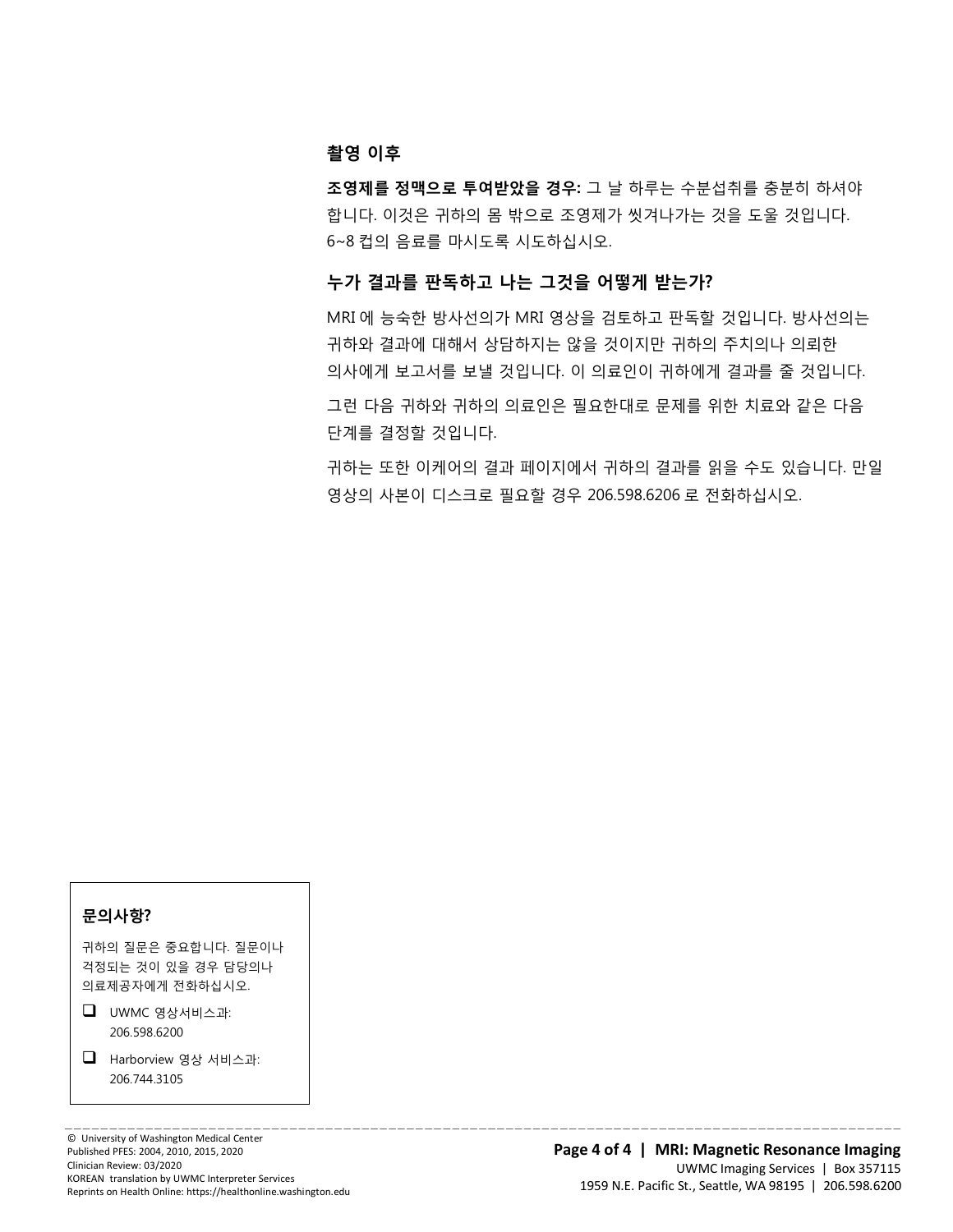# **UW** Medicine

# **MRI: Magnetic Resonance Imaging**

*How to prepare and what to expect*

*This handout explains magnetic resonance imaging, how to prepare for the scan, what to expect, and how to get your results.*

## **What is MRI?**

 $\overline{\phantom{a}}$  $\vert$  $\vert$  $\vert$ 

> *Magnetic resonance imaging* (MRI) is a way to take pictures of your internal organs and tissues. It uses radio waves and a strong magnet to provide clear and detailed pictures. Even different types of tissue within the same organ can easily be seen in an MRI image.

MRI will help your healthcare provider decide which treatment is best for your health condition.

### **How does the scan work?**

Within the same organ can easily be seen in an MNI image.<br>MRI will help your healthcare provider decide which treatment<br>best for your health condition.<br>**How does the scan work?**<br>An MRI scan usually involves taking at least An MRI scan usually involves taking at least 5 sets of pictures. Each set takes 2 to 15 minutes. Each set shows a cross-section of the body part.

## **For Your Safety**

### **Health Review**

We need to know about certain **health conditions** before giving you an MRI scan. Please tell us if you:

- Have any problems with your liver or kidneys
- Need a liver or kidney transplant
- Are on dialysis
- Have allergies to any drugs or *contrast* (X-ray dye)
- Have had any surgeries
- Are pregnant or may be pregnant

 $\_$  ,  $\_$  ,  $\_$  ,  $\_$  ,  $\_$  ,  $\_$  ,  $\_$  ,  $\_$  ,  $\_$  ,  $\_$  ,  $\_$  ,  $\_$  ,  $\_$  ,  $\_$  ,  $\_$  ,  $\_$  ,  $\_$  ,  $\_$  ,  $\_$  ,  $\_$  ,  $\_$  ,  $\_$  ,  $\_$  ,  $\_$  ,  $\_$  ,  $\_$  ,  $\_$  ,  $\_$  ,  $\_$  ,  $\_$  ,  $\_$  ,  $\_$  ,  $\_$  ,  $\_$  ,  $\_$  ,  $\_$  ,  $\_$  ,



*You will lie on a sliding table for your scan. An MRI technologist will help you get into position.*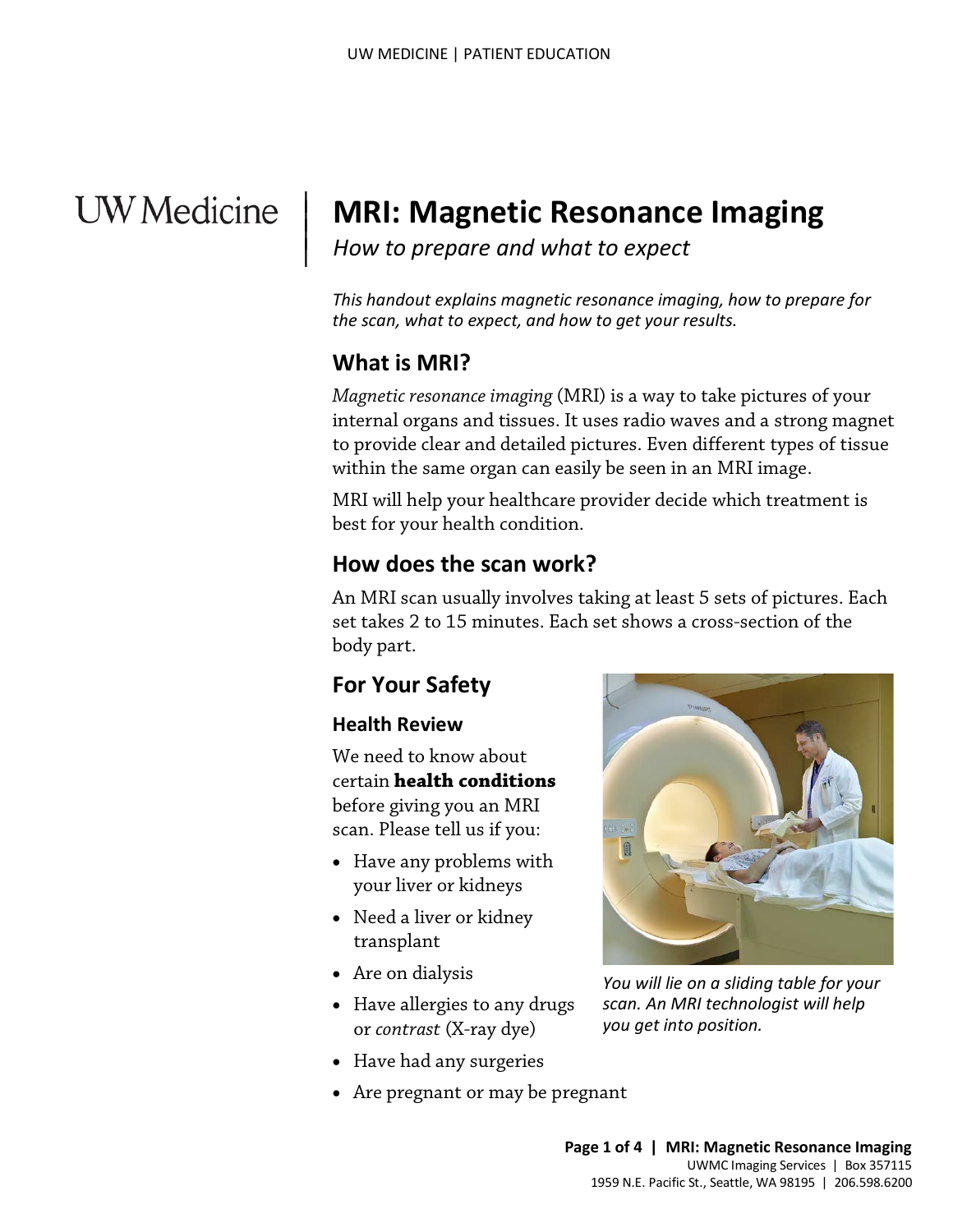### **Screening for Metal**

We also need to know if you have any **metal in or on your body** before we give you an MRI scan. The strong MRI magnet will pull on any *ferromagnetic* object, such as iron and some other metals.

If you have any metal on or in your body, an MRI can harm you. Even small amounts that do not harm your body can distort the MRI image.

Please tell MRI staff if you have:

• Aneurysm clips, a heart pacemaker (or artificial heart valve), an implanted port, an infusion catheter (with brand names such as Port-o-cath, Infusaport, or Lifeport), an intrauterine device (IUD), any metal plates, clips, pins, screws, or surgical staples, a prosthetic hip, or any implanted metal object in your body

prostnetic mp, or any implanted metal object in your body<br>
Most times, surgical staples, clips, plates, pins, and screws are not<br>
risk during MRI if they have been in place for more than 4 to 6 wee<br>
If there is any questio *Most times, surgical staples, clips, plates, pins, and screws are not a risk during MRI if they have been in place for more than 4 to 6 weeks. If there is any question, we may do an X-ray to check for metal fragments.* 

- Tattoos or permanent eyeliner
- Medicine patches
- A bullet or shrapnel in your body
- Ever worked with metal
- Tooth fillings or braces

Dental work is not usually affected by the MRI, but fillings and braces may distort pictures of the face or brain.

Please also **remove any other items that might contain metal**. These include:

- Hairpins
- Jewelry
- Glasses, hearing aids, and any removable dental work

## **How do I prepare?**

 $\_$  ,  $\_$  ,  $\_$  ,  $\_$  ,  $\_$  ,  $\_$  ,  $\_$  ,  $\_$  ,  $\_$  ,  $\_$  ,  $\_$  ,  $\_$  ,  $\_$  ,  $\_$  ,  $\_$  ,  $\_$  ,  $\_$  ,  $\_$  ,  $\_$  ,  $\_$  ,  $\_$  ,  $\_$  ,  $\_$  ,  $\_$  ,  $\_$  ,  $\_$  ,  $\_$  ,  $\_$  ,  $\_$  ,  $\_$  ,  $\_$  ,  $\_$  ,  $\_$  ,  $\_$  ,  $\_$  ,  $\_$  ,  $\_$  ,

Please talk with your referring provider if you have any concerns about managing pain or anxiety during your MRI scan.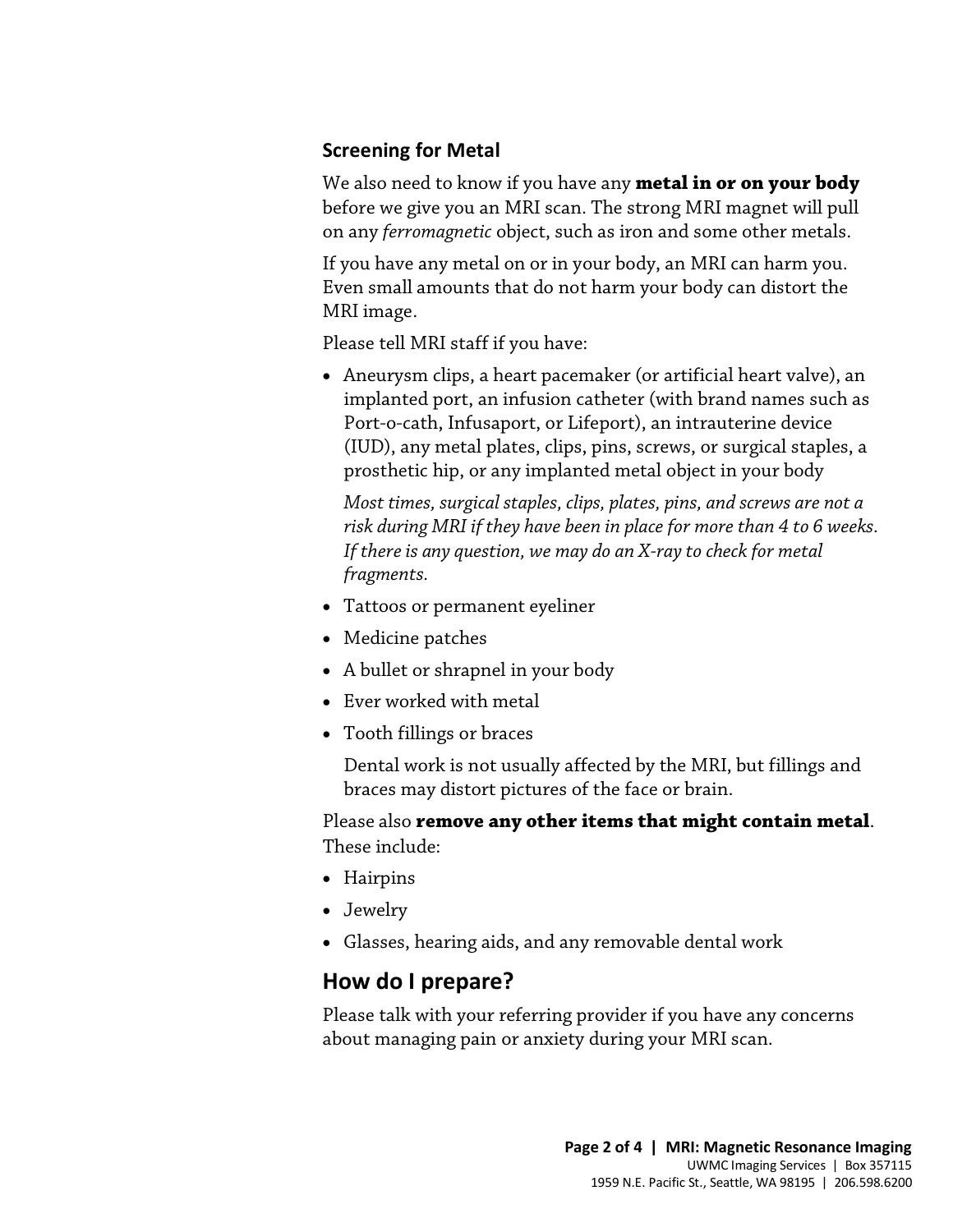## **How is the scan done?**

- You must change into a hospital gown before your scan. We will give you a gown when you arrive in the MRI department.
- You will lie on a sliding table. The MRI technologist will help you get into position.
- The technologist will slide the table inside the MRI unit and then leave the room to take the MRI pictures.
- You will be able to talk with the technologist at any time using an intercom.
- The entire scan usually takes 15 to 45 minutes. Some studies may take longer.
- You will be asked to stay very still while the MRI pictures are taken to avoid blurring the images. You will need to hold still for only a few seconds to a few minutes at a time.
- taken to avoid blurring the images. You will need to hold still fo<br>
only a few seconds to a few minutes at a time.<br>
 Sometimes an injection of *contrast* (dye) is given halfway<br>
through the scan to make some tissues or bl • Sometimes an injection of *contrast* (dye) is given halfway through the scan to make some tissues or blood vessels easier to see. If you have contrast, it will be injected through an *intravenous* (IV) line in an arm or hand vein.
	- After the scan, you will be asked to wait until the pictures are checked for quality. More pictures will be taken if needed.

## **What will I feel during the MRI scan?**

 $\Box$  . The contribution of the contribution of the contribution of the contribution of the contribution of the contribution of the contribution of the contribution of the contribution of the contribution of the contributi

- MRI does not cause pain.
- Some patients may feel confined or uneasy (*claustrophobic*) when they are inside the MRI unit. Please tell the doctor who referred you for the MRI if you are claustrophobic. You may receive medicine to help you relax.
- You may feel warmth in the area where the pictures are taken. This is normal, but if it bothers you, tell the MRI [technologist.](javascript:glossAry()
- If a contrast injection is needed, you may feel discomfort or coolness at the injection site.
- For some patients, the loud tapping or knocking noises at certain times of the scan may be annoying. We will provide you with earplugs and headphones for music.